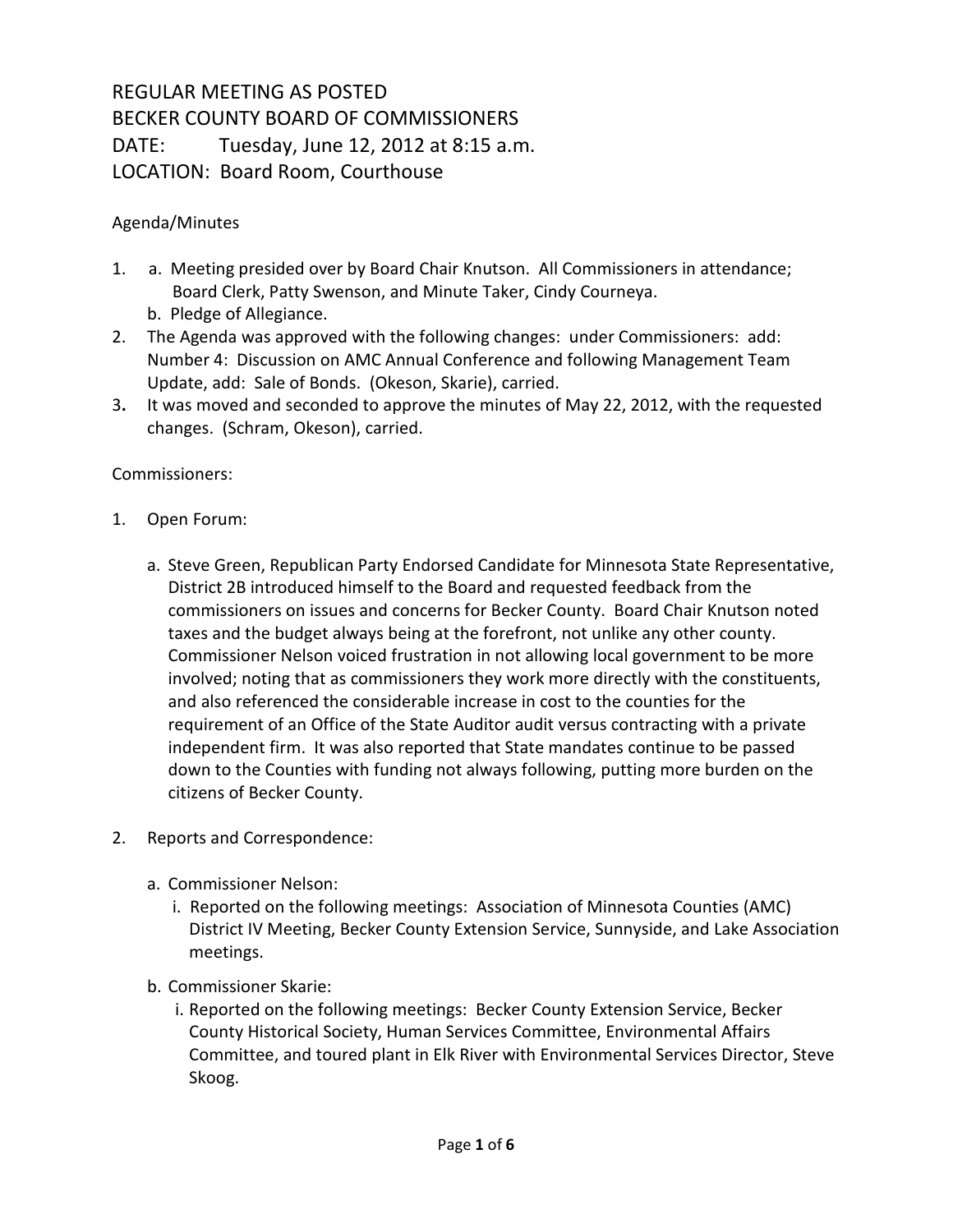- c. Commissioner Okeson:
	- i. Reported on the following meetings: Heartland Multi-Purpose Recreational Trail, Transit, Highway Committee, Safety Committee, and Association of Minnesota Counties (AMC) District IV meeting.
- d. Commissioner Knutson:
	- i. Reported on the following meetings: Environmental Affairs Committee, Mahube-OTWA Community Action Partnership, Recreational Advisory Committee (RAC), and Sheriff's Committee.
- e. Commissioner Schram:
	- i. Reported on the following meetings: Recreational Advisory Committee (RAC), Becker County Council on Aging, Highway Committee, and Sheriff's Committee.
- 3. Appointments:
	- a. Chair Knutson noted that there will be an appointment needed for the Recreational Advisory Committee (RAC) in the near future, due to a resignation.
- 4. Association of Minnesota Counties (AMC) Annual Conference:
	- a. It was the consensus of the Board to move forward with reserving hotel rooms for the commissioners to attend the AMC Annual Conference in December in St. Cloud, and to register for the conference when registration is available.

Auditor-Treasurer: Ryan Tangen presented:

1. Licenses and Permits: There were none.

Finance Committee Minutes:

- 1. It was moved and seconded to approve the Regular Claims, Over-90 Day Claims, Auditor's Warrants (Tuesday Bills) and additional claim:
	- a. Over 90-Day Claims:
		- i. MedTox Diagnostics in the amount of \$103.80 due to wrong address on invoice.
	- b. Auditor's Warrants: (Tuesday Bills):
		- i. 05/24/12 in the amount of \$5,795,000.00
		- ii. 05/29/12 in the amount of \$178,760.96
		- iii. 06/15/12 in the amount of \$31,414.60
	- c. Additional Claim:

i. Jerry's Repair in the amount of \$1,717.68 for air conditioner repair on a Transit bus. (Nelson, Schram), carried.

- 2. It was recommended to approve when presented the Human Services Claims.
- 3. It was moved and seconded to accept the Cash Comparison and Investment Summaries for January 2012 through April 2012. (Nelson, Skarie), carried.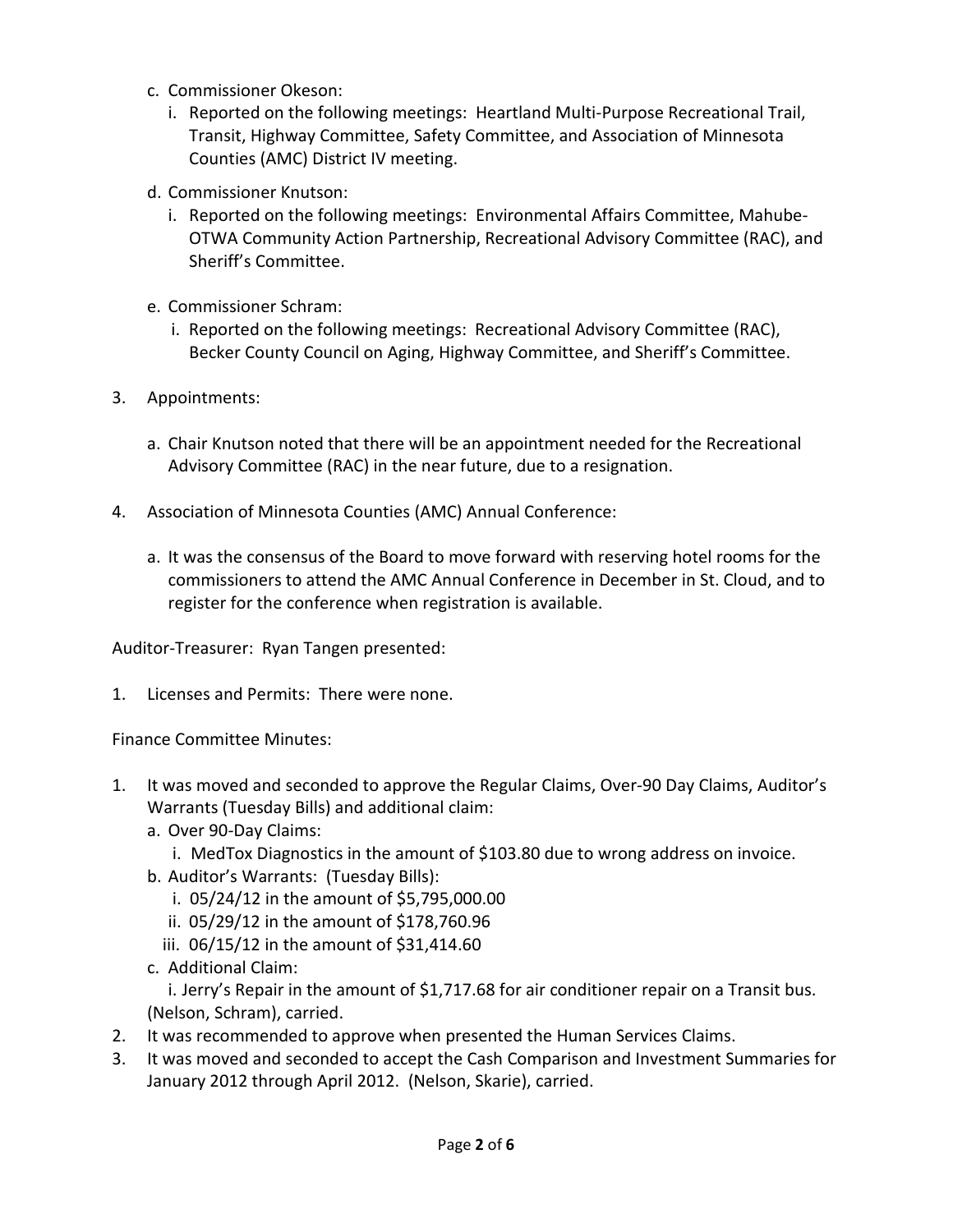- 4. It was moved and seconded to approve to require at least two written quotes from different companies for projects and purchases up to \$100,000 and bids for any projects or purchases over \$100,000, congruent with Minnesota State Statute 471.345 (Okeson, Schram), carried.
- 5. It was moved and seconded to authorize the increase in the threshold for the Administrator to approve purchases up to \$1,000, with anything over \$1,000 requiring board approval, and to retain the current policy authorizing the department heads approve purchases up to \$500. (Nelson, Okeson), carried.
- 6. It was moved and seconded to approve the purchase of a used M100 Note Tabulator for the upcoming election, at a cost of \$4,345, plus tax and delivery fee, with no other comparable units being readily available and with funding from election grant funds. (Skarie, Nelson), carried.
- 7. Mr. Tangen noted that an agreement with Lindquist-Vennum for Arbitrage Monitoring Services was executed, at a cost of \$3,000.
- 8. Notification has been received that Becker County is required to have an Office of the State Auditor (OSA) audit for the next three years. The current cost for an audit with our private independent firm is \$32,000 per year. Our last audit completed by the OSA in 2004 was over \$70,000 and an estimate is not currently available. It was the consensus of the Board to adopt a resolution today to request reconsideration of this requirement and the resolution will be presented later in the meeting.
- 9. It was recommended to approve when presented Resolution 06-12-1D, to support the application for Business Development Capital Projects Grant Program funding for the construction of a material recovery facility.
- 10. It was moved and seconded to accept the low quote of \$102,720.00 from Central Specialities for Class 5 gravel and concrete crushing. (Okeson, Skarie), carried.
- 11. It was recommended to approve when presented Resolution 06-12-1A, to authorize filling a vacancy for the full-time jail programmer position and to authorize to backfill any positions vacated due to this hire.
- 12. It was recommended to approve when presented, the authorization to renew the process server three-year contract with Kevin Niemann.
- 13. It was recommended to approve when presented the addendum to White Earth Mental Health, outlining the payment process.
- 14. It was recommended to approve when presented the waiver vendor agreements with Keith Drewes, Campbell Plumbing, Inc., and ProvidaCare Medical Supply.
- 15. It was recommended to approve when presented, Resolution 06-12-1E, to authorize filling a vacancy for a Child Support Officer position.
- 16. Last October a transit bus struck the canopy at United Methodist Church and two quotes were received to repair the damage. Insurance is considering payment and no action is required at this time.
- 17. It was recommended to approve when presented Resolution 06-12-1C, to authorize participation in a Joint Powers Agreement for Highway Safety Lighting at various locations throughout the County.
- 18. Results for the CHIPS contract search were presented and it was recommended to appoint Timothy Dodd as the third contract holder. This will be discussed during the Management Team Update.
- 19. Discussion on Break Room equipment was also discussed.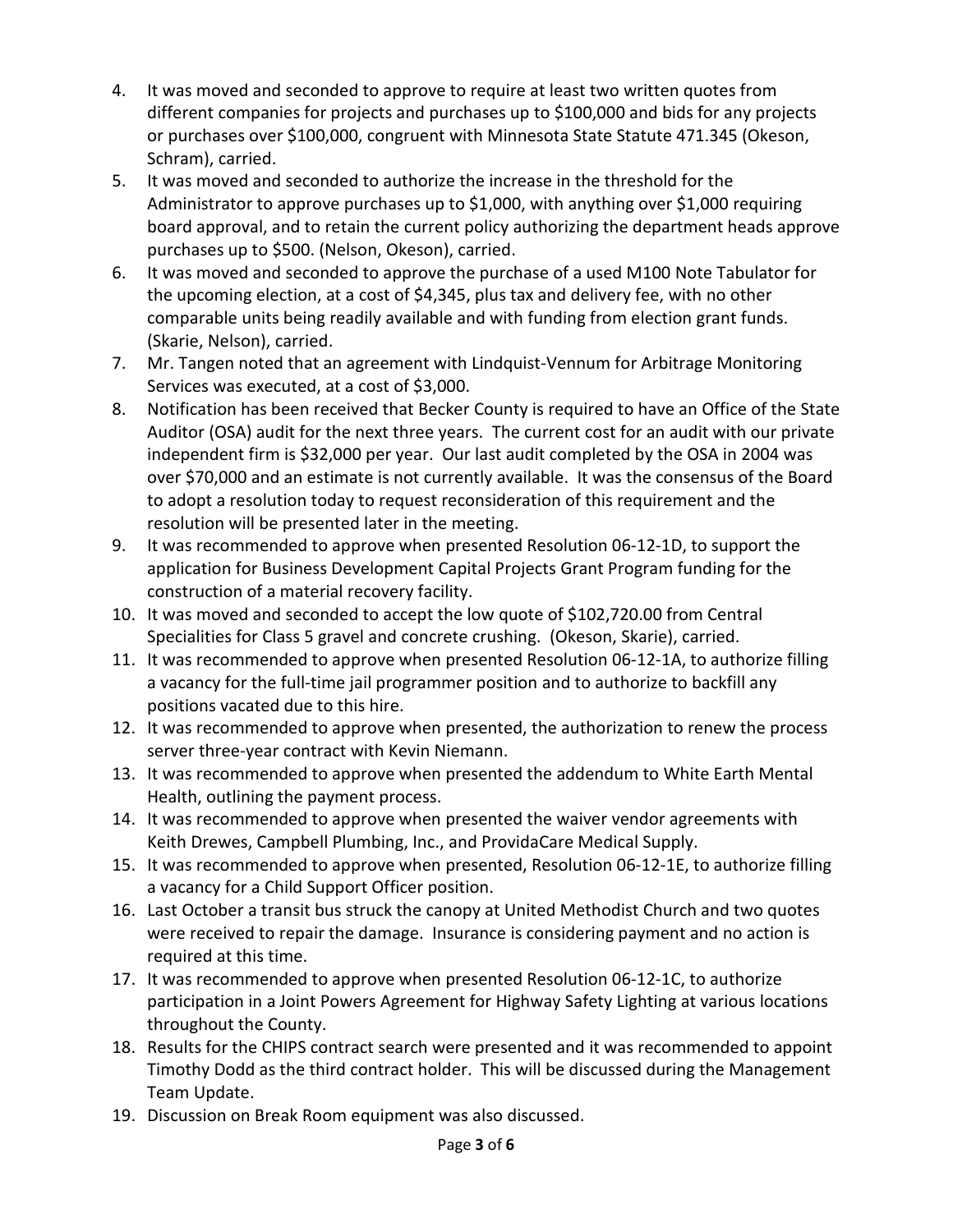Assessor: Steve Carlson and Janis Golkowski presented:

- 1. Steve Carlson, the newly appointed County Assessor, introduced himself and was welcomed by the Board.
- 2. It was moved and seconded to approve the abatements for:
	- a. PIN #06.0500.302 in Cormorant Township for the amount of \$138.00 due to a homestead error.
	- b. PIN #06.0946.000 in Cormorant Township for the amount of \$20.00 due to an assessment error.
	- c. PIN #16.0081.000 in Holmesville Township for the amount of \$64.00 due to an assessment error.

(Nelson, Skarie), carried.

Environmental Services: Steve Skoog presented:

1. It was moved and seconded to approve Resolution 06-12-1D, to support the application for the Business Development Capital Projects Grant Program funding, for the construction of a material recovery facility. (Schram, Okeson), carried.

Sheriff: Sheriff Tim Gordon presented:

- 1. It was moved and seconded to approve Resolution 06-12-1A, to hire a full-time Program Coordinator/Correctional Officer and to backfill any positions vacated due to this hire. (Schram, Skarie), carried.
- 2. In response to his request to Seaberg Power Sports, Sheriff Tim Gordon reported that we now have seasonal use of an All-Terrain Vehicle (ATV), owed by Bombardier and subletted by Seaberg Powers Sports, to be used for law enforcement purposes in the enforcement of the Parks and Recreational Ordinance. Replacement of the ATV will be on a rotating schedule.

County Attorney: Update on Tribal Law and Order Act: County Attorney, Mike Fritz presented:

1. County Attorney, Mike Fritz, provided a summary and update on the Tribal Law and Order Act**,** noting that at this time the White Earth Nation is the only reservation to request the Federal Government assume concurrent criminal jurisdiction over their territory.

Human Services: Nancy Nelson presented:

- 1. It was moved and seconded to add Discussion on Prescription Discount Card Programs to the agenda. (Nelson, Schram), carried.
- 2. Discussion was held at the Association of Minnesota Counties (AMC) District IV meeting in Moorhead on June 8, 2012, in reference to Prescription Discount Card Programs. AMC endorses Coast to Coast, one of the Prescription Discount Card Programs available. This particular program actually generates money for AMC and the counties that support or endorse it. Ms. Nelson noted that it may be possible for a county to support more than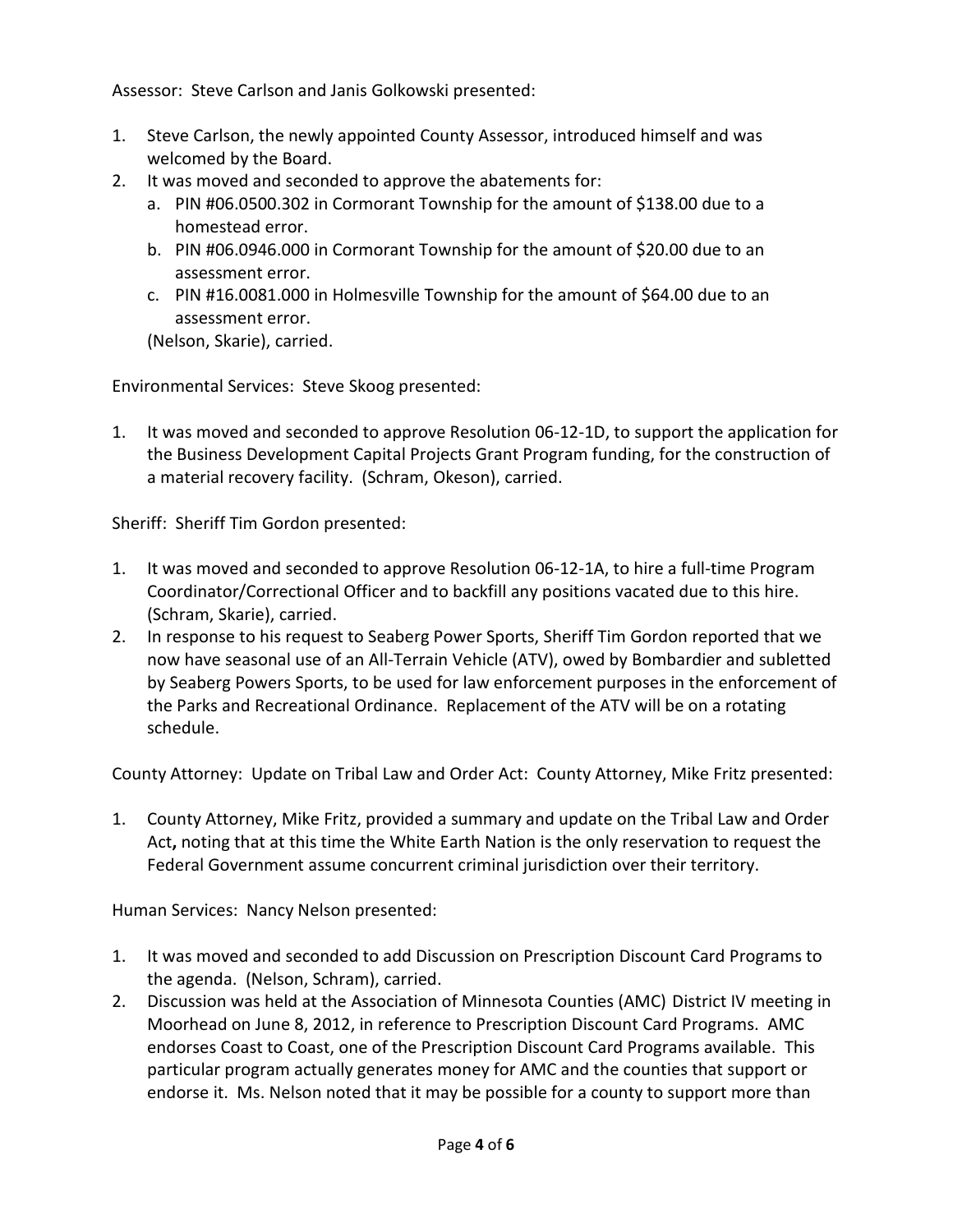one of these programs and she will continue researching how it may affect the smaller, independent pharmacies.

- 3. It was moved and seconded to approve the three (3) year agreement with Kevin Niemann, Process Server for Title IV-D (child support) services. (Nelson, Skarie), carried.
- 4. It was moved and seconded to approve the White Earth Mental Health Addenum, outlining the payment process for culturally specific mental health services provided by White Earth Mental Health. (Skarie, Okeson), carried.
- 5. It was moved and seconded to approve the Waiver Vendor Agreements with Keith Drewes, Campbell Plumbing, Inc., and ProvidaCare Medical Supply. (Schram, Nelson), carried.
- 6. It was moved and seconded to approve Resolution 06-12-1E, to hire a full-time Child Support Officer. (Skarie, Schram), carried.
- 7. It was moved and seconded to approve the Human Services Claims for Human Services, Community Health, and Transit. (Okeson, Schram), carried.

Highway: Brian Shepard presented:

1. It was moved and seconded to approve Resolution 06-12-1C, to authorize and execute the Joint Powers Agreement for the Administration of Federal Highway Safety Improvement Project (HSIP) Grant No. S.P. 088-070-033, which will provide improvements in the form of overhead lighting at various locations throughout the County, as outlined in said resolution. (Okeson, Schram), carried.

Planning and Zoning: Lakeswind Pre-Construction Update:

1. Lee Glover, General Manager of Project Resources Corporation presented a preconstruction update on the Lakeswind Farm Project, with an anticipated start date of July 1, 2012. Only 2 of the 32 wind turbines will be in Becker County, the rest will be in Clay County with cabling joining into the Tamarac substation in Otter Tail County.

Economic Development/Housing Authority (EDA): Guy Fischer and Brian Shepard presented:

1. It was moved and seconded to approve Resolution 06-12-1B, to authorize the request for the Minnesota Department of Transportation to seek funding, resources, and options to increase gross weight limits to provide for cost-effective and safe transport of goods to market on state trunk highway 10. (Okeson, Nelson), carried.

Management/Administrative Team Update: Steve Skoog presented:

1. Steve Skoog provided a review of the Management/Administrative Team meeting minutes of June 6, 2012. He noted that the appointment of the third CHIPS contract to Timothy Dodd will be on the agenda for the next regularly scheduled Board meeting on June 26, 2012. It was also reported that the administrative team will compile a list of ideas and goals for the next two to three years and present this to the Board for consideration.